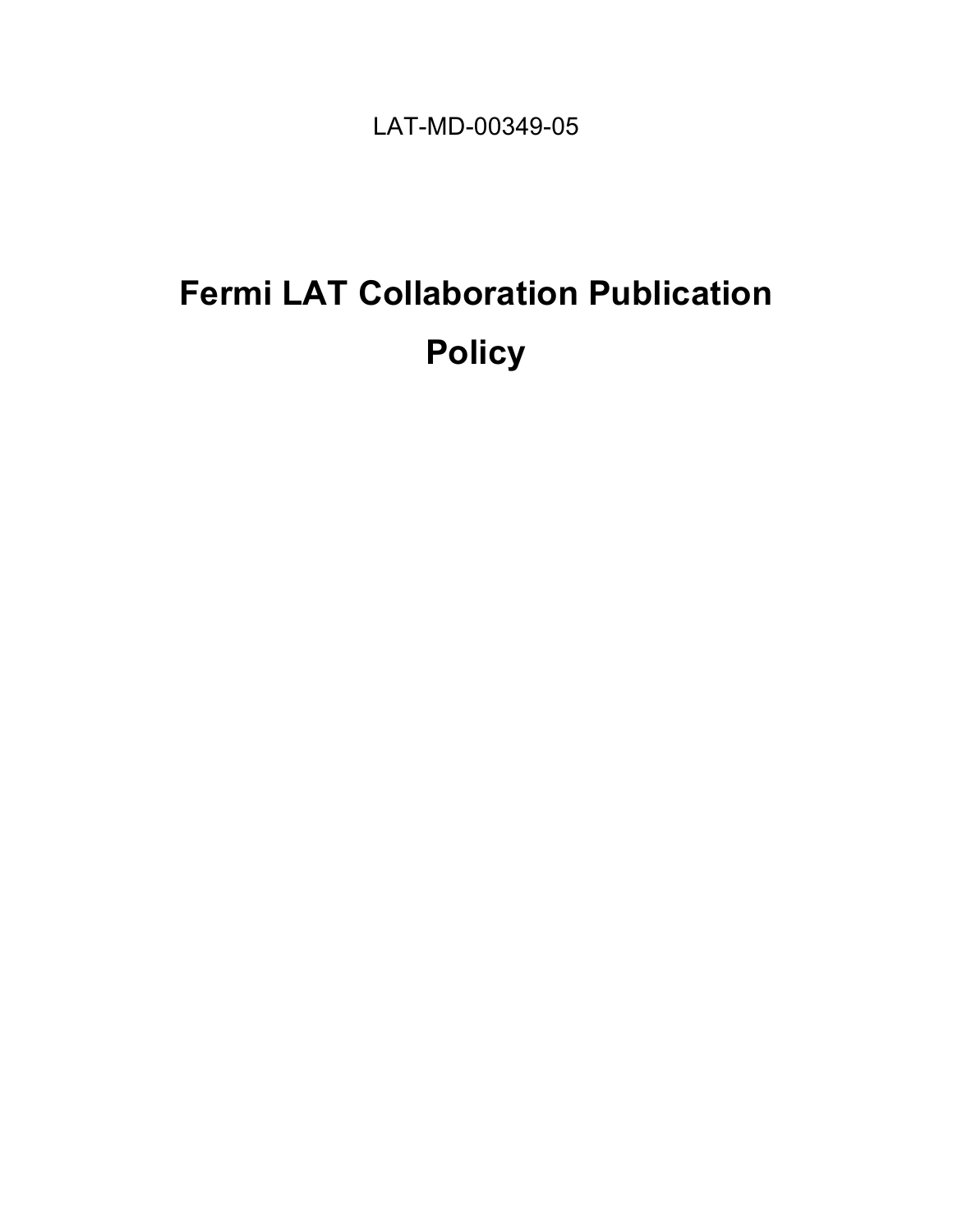#### Document Change Record

Revision 1: August 4, 2007

Revision 2: April, 2010

Revision 3: April, 2013

Revision 4: August, 2013

Revision 5: September, 2014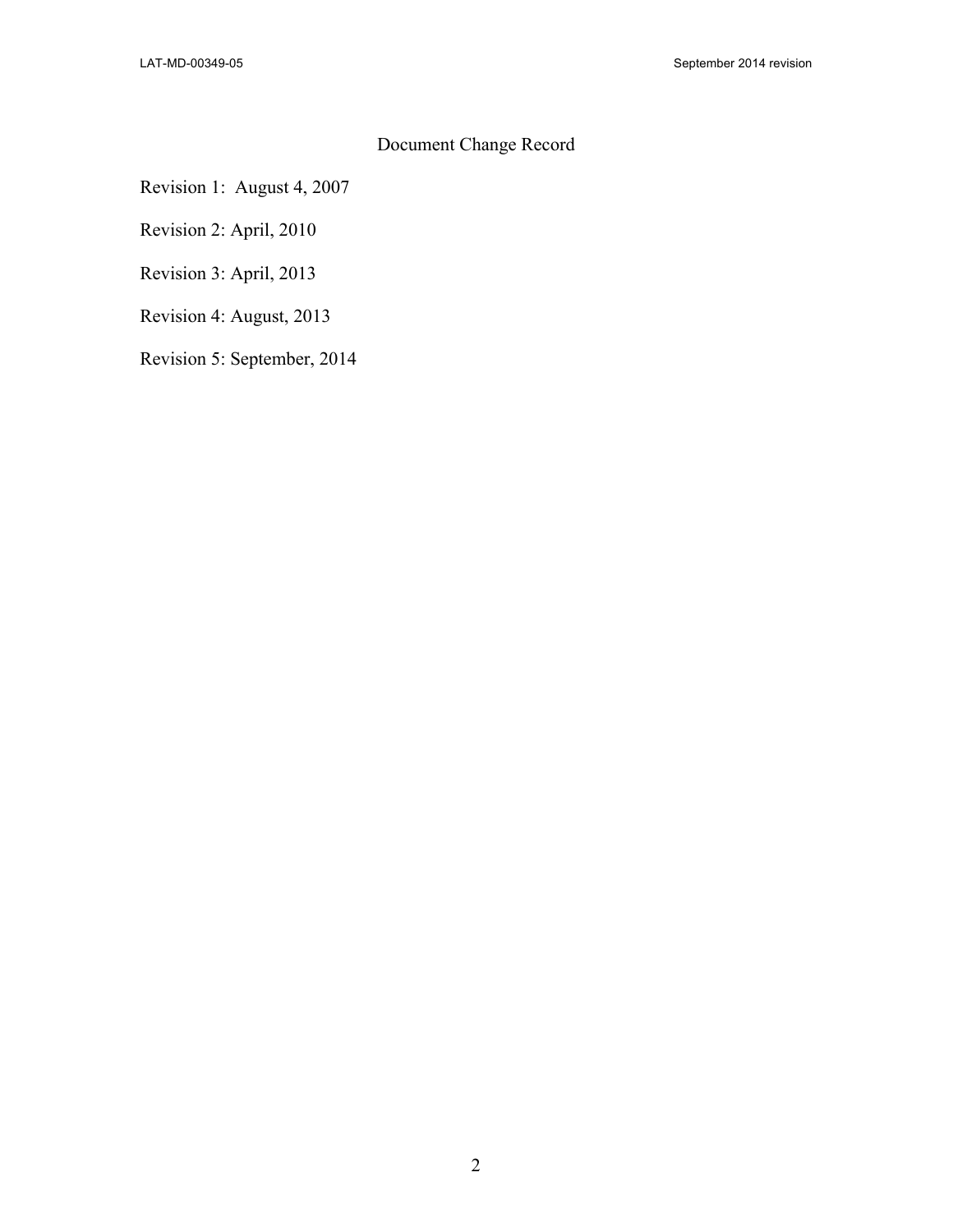# **Fermi LAT Collaboration Publication Policy**

## **1. Introduction**

The Fermi Large Area Telescope (LAT) Collaboration, originally formed to design and build the LAT, has as a primary goal the realization of the best possible scientific results from the LAT. The collaboration meets this goal through a continual process of developing and maintaining all the tools needed for analysis and interpretation of the LAT data, along with careful internal review of collaboration results before publication.

This document provides guidelines for publication of technical and scientific papers and for presentation of results at conferences through oral presentations, poster sessions, written conference proceedings or written journal publications by members of the Fermi LAT Collaboration. The Fermi LAT Publication Policy is intended to achieve the following goals:

- 1. define a process by which publications of the Fermi LAT Collaboration (hereafter referred to as the "collaboration') are proposed and started.
- 2. define a process by which papers generated within the Fermi LAT Collaboration are reviewed within the collaboration.
- 3. ensure the quality and correctness of Fermi LAT Publications and conference reports.
- 4. ensure efficiency and timeliness in submitting results for publication.
- 5. ensure acknowledgment of contributions of collaborators to the instrument and to infrastructure to support data analysis.
- 6. encourage contribution and development of original scientific ideas.
- 7. ensure fairness.
- 8. provide means to insure that younger scientists (graduate students and postdocs) have opportunities to demonstrate their scientific ability.

With regard to authorship of scientific publications, the guiding principle is that initial publications of results from the LAT Science investigation, particularly during the  $1<sup>st</sup>$ year sky survey phase, and for certain major papers during all phases, the author list will be relatively inclusive of members who have devoted substantial effort to the development of the LAT and to the work of the collaboration; that is, Full Members, postdocs, and graduate students (i.e., long author lists; see section 5). These papers are referred to as *Category I papers*; e.g., catalogs and papers reporting substantial discoveries. Typically, discovery papers are those that would be published in journals such as Astrophysical Journal Letters, Physical Review Letters, Physics Letters, Astronomy & Astrophysics Letters, Nature, Science, etc. Affiliated Scientists will also be eligible co-authors on those papers that they have contributed to in a substantive way.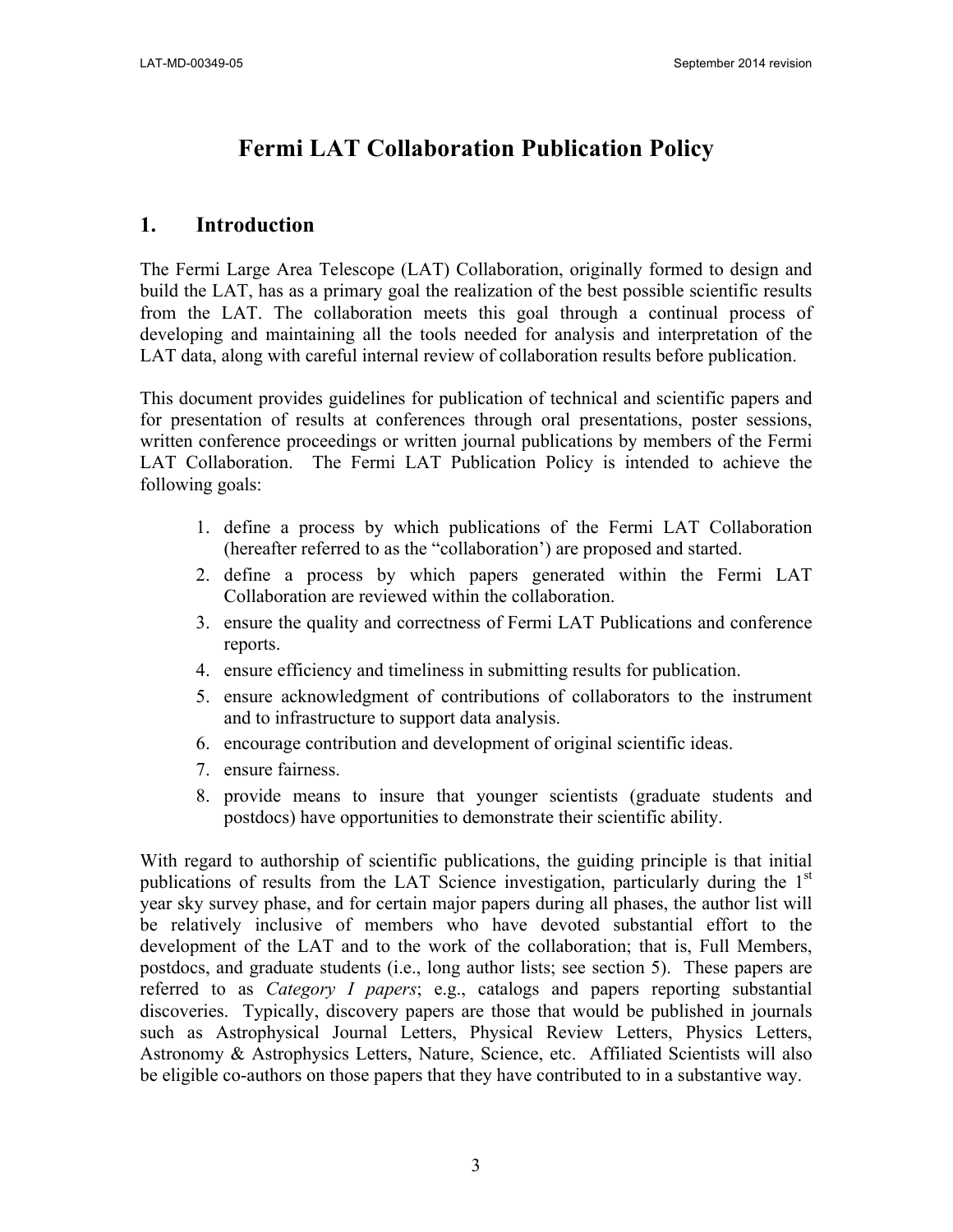Subsequent papers on a particular topic that involve more in-depth, detailed analysis and modeling, will typically have shorter author lists involving those directly contributing to the analysis and interpretation of results reported in the paper. These *Category II papers*  are also intended to recognize the need and provide means for younger scientists (e.g., graduate students and postdocs) to have the opportunity to demonstrate scientific independence.

For all papers, the policy is that all *eligible* authors of a paper should critically read the paper, provide comments to the principal author(s) of the paper, and then inform the principal author or coordinator of the paper that they wish to have their name included on the author list for publication. More detailed guidelines on eligibility for authorship are provided in Section 5 below. Appendix 1 provides more detailed definitions of the various categories of papers. The Fermi LAT Collaboration Membership Policy describing Full Members and Affiliated Scientists is outlined in Appendix 2.

These guidelines apply to all phases of the Fermi mission. Particular attention is paid to maintaining reasonable percentages of Category I and Category II papers in all phases of the Fermi mission. Most LAT papers in Year 1 were Category I, with the fraction of Category II papers increasing over the years.

# **2. Types of Papers Covered by Publication Policy**

The primary output of papers from the collaboration will be i) analysis and scientific papers and, ii) instrumentation papers. Analysis and scientific papers include both formal journal publications and conference proceedings. The review of presentations prepared for conferences is managed by the collaboration's Science Groups and tracked through the LAT Speaker's Bureau. A public list of conference contributions is available at http://glast-ground.slac.stanford.edu/SpBureau/PublicTalks.jsp. Papers written for conference proceedings are reviewed within the appropriate science group. Any figures used in conference proceedings must be approved for public release. This also holds for instrumentation papers (hardware design, testing, instrument calibration, instrument description, Monte Carlo modeling of instrument, etc.). The publication and authorship guidelines for each type of paper will necessarily be somewhat different.

#### **A. Analysis and Scientific Papers**

Analysis and scientific publications encompass i) pre-launch analysis/scientific papers if substantial support is provided by the LAT team and the work is considered integral to later interpretation or analysis of LAT data as part of the LAT Collaboration's scientific investigation (e.g., the diffuse model is needed to generate the source catalog) and, ii) papers reporting analysis of Fermi LAT data. **A key guideline for all Full Members and Affiliated Scientists of the LAT Collaboration is that papers by collaboration members that utilize any unpublished LAT results or internal collaboration tools, even if not photon data, are considered LAT collaboration publications and are**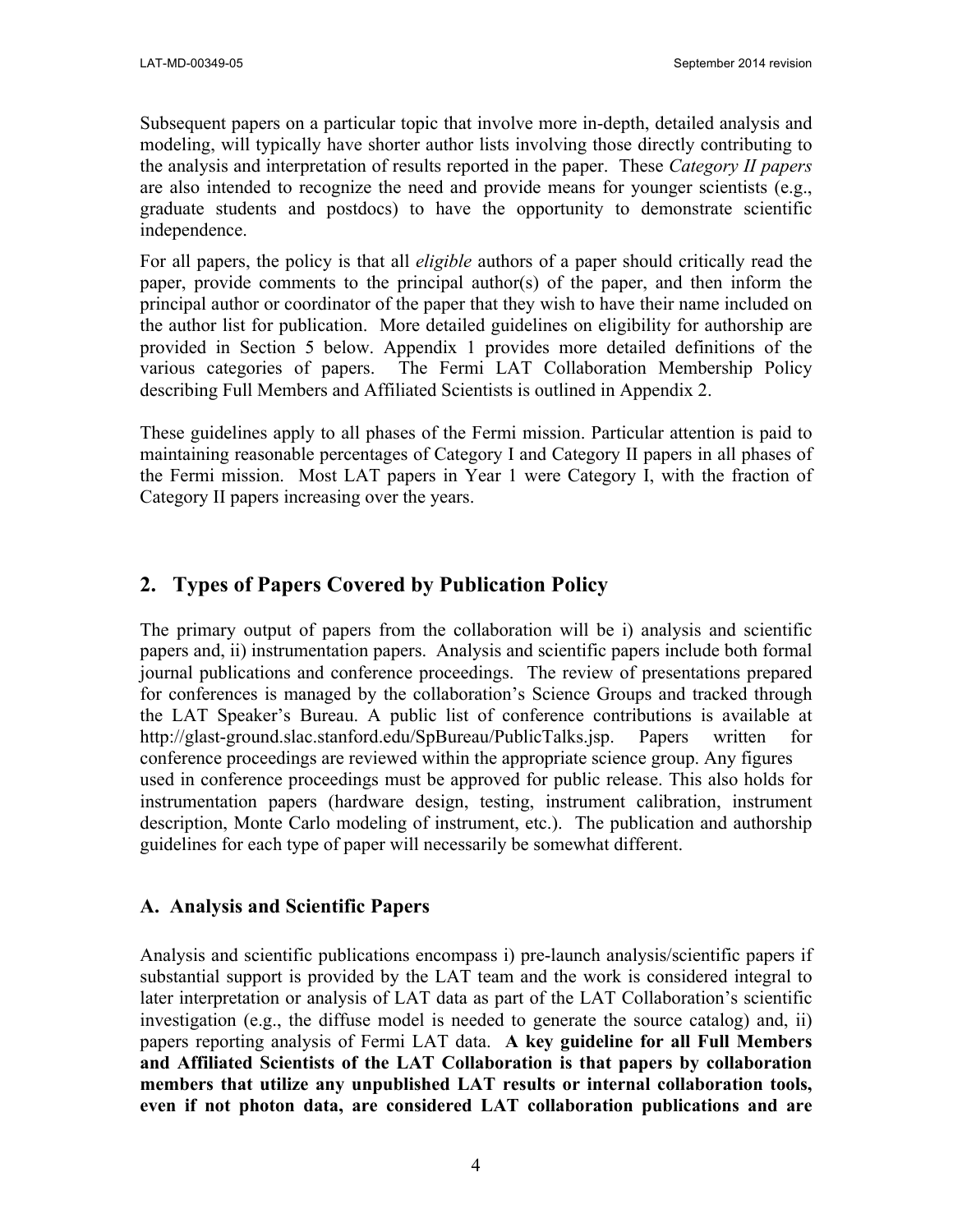**subject to the Publication Policy.** See Appendix 3 for the special case of LAT team members who are also members of other large collaborations.

#### **B. Instrumentation Papers**

Instrumentation papers are assumed to arise from any of the subsystem groups of the LAT Instrument Team, as a result of design, construction, or calibration. For subsystem papers, responsibility for content and authorship lies largely within the relevant subsystem team. These papers are generally considered Category II papers. There will also be papers about the instrument as a whole, including its on-orbit performance and calibration. These latter papers will generally involve much of the collaboration and generally will be considered Category I papers. In practice, the organization and review of instrumentation papers is managed by the Calibration  $\&$  Analysis (C $\&$ A) group of the LAT Collaboration.

#### **C. Other Papers**

Papers that do not fall clearly into either Category I or II are referred to as Category III papers. These papers have LAT collaboration members among the authors and are clearly related to LAT science, but use only publicly available LAT analysis results and do not use LAT resources such as instrument simulation tools. In such cases, the collaborator(s) involved should inform the appropriate science group and the Publication Board as a courtesy and allow the science group to review the paper. The intent is that a better paper will result if the appropriate science group can provide feedback. Such papers, for example, would include a paper presenting a theoretical model for explaining the properties of a source observed by the LAT and reported on in a prior LAT publication, or a paper on a new analysis technique. The authorship on Category III papers is not determined by this policy document.

## **3. Management of the LAT Publication Process**

To facilitate the overall planning of LAT Collaboration papers and the tracking of the status of papers in preparation, the Principal Investigator (PI), the LAT Analysis Coordinator, the Deputy Analysis Coordinator, former Analysis Coordinators, the chair of the Senior Scientist Advisory Committee (SSAC), the multiwavelength coordinator, a board secretary, and any others appointed by the PI will serve as the **Collaboration Publication Board** and will manage the collaboration publication process. The Analysis Coordinator serves for a term of one year and is appointed by the PI. The PI and the Analysis Coordinator will report regularly to the SSAC on the status of publications and will periodically review the status of publications with the science analysis coordinators group. The SSAC will periodically be informed of the status of planned papers.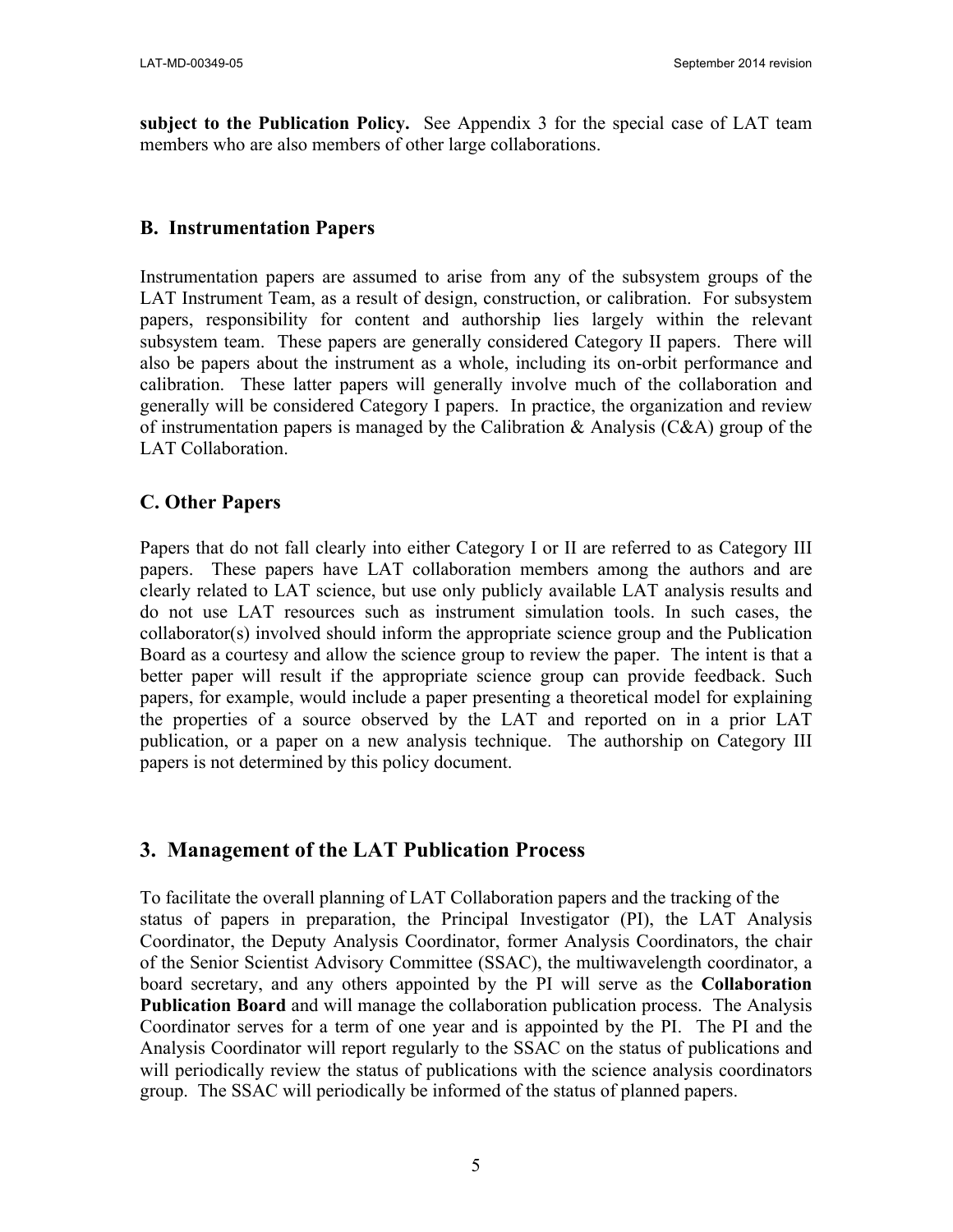The board secretary maintains a password-protected webpage that lists all LAT publications and their status (i.e., proposed publication, in draft form, accepted for publication, published, etc.), as well as the proposed author list and the responsible science group and the lead person for preparing the paper. Generally, the analysis reported in a paper and the writing of the paper will be managed by the appropriate LAT Collaboration Science group. The group coordinators are responsible for regularly reporting the status of publications and proposals for new papers to the LAT Analysis Coordinator.

**Initiation of a LAT paper:** Any collaboration member can propose a paper. Generally, it is expected that proposals for papers will be developed and discussed in the appropriate collaboration science group or groups. Before substantial effort is initiated on a proposed paper, the Analysis Coordinator and Publication Board will be informed if external authors are to be involved in the analysis and/or the paper. Proposals for new papers should be forwarded to the Board through the appropriate science group coordinators and should include relevant information such as a brief description of the work involved, the person(s) who will lead or coordinate the effort, and a recommendation for what category (I, II, or III) the paper will be in. The Science groups generally determine the paper category, and only in some cases the PI make the final determination of the category of the paper after conferring with the Publication Board and the relevant Science Group. In some cases, the category initially assigned to a paper may change as a result of analysis (i.e. an anticipated upper limits paper becomes a detection paper.). Thus, before the submission of a paper to a journal for publication, the Analysis Coordinator and the PI will review the category assigned to a paper and change it if warranted.

The purpose of this procedure is to insure that the collaboration's publication policy is followed and to maintain fairness. The process will be carried out in a manner that is both responsive and open. Information about the status of papers at all stages will be posted on the Publication Board paper-tracking webpage.

#### **4. Review Process for LAT Collaboration Publications**

To ensure the quality and correctness of collaboration publications, each LAT paper will be reviewed. The review shall be organized by the relevant LAT science group coordinators in consultation with the LAT Analysis Coordinator. The results of the review will be forwarded to the Analysis Coordinator and made available to the Publication Board. The Analysis Coordinator will work with the appropriate science group leads to determine if substantial changes to the paper are required or if additional review is necessary. The Publication Board will be informed of cases that require further action. The final step before submission of a paper for publication is the posting of the final draft on a password-protected website for comment by the list of eligible authors. **Each eligible author is given the opportunity to comment on the paper and accept or decline authorship. Inclusion as an author is not automatic. This process is facilitated by a walk-through of the paper during the LAT team Weekly Analysis**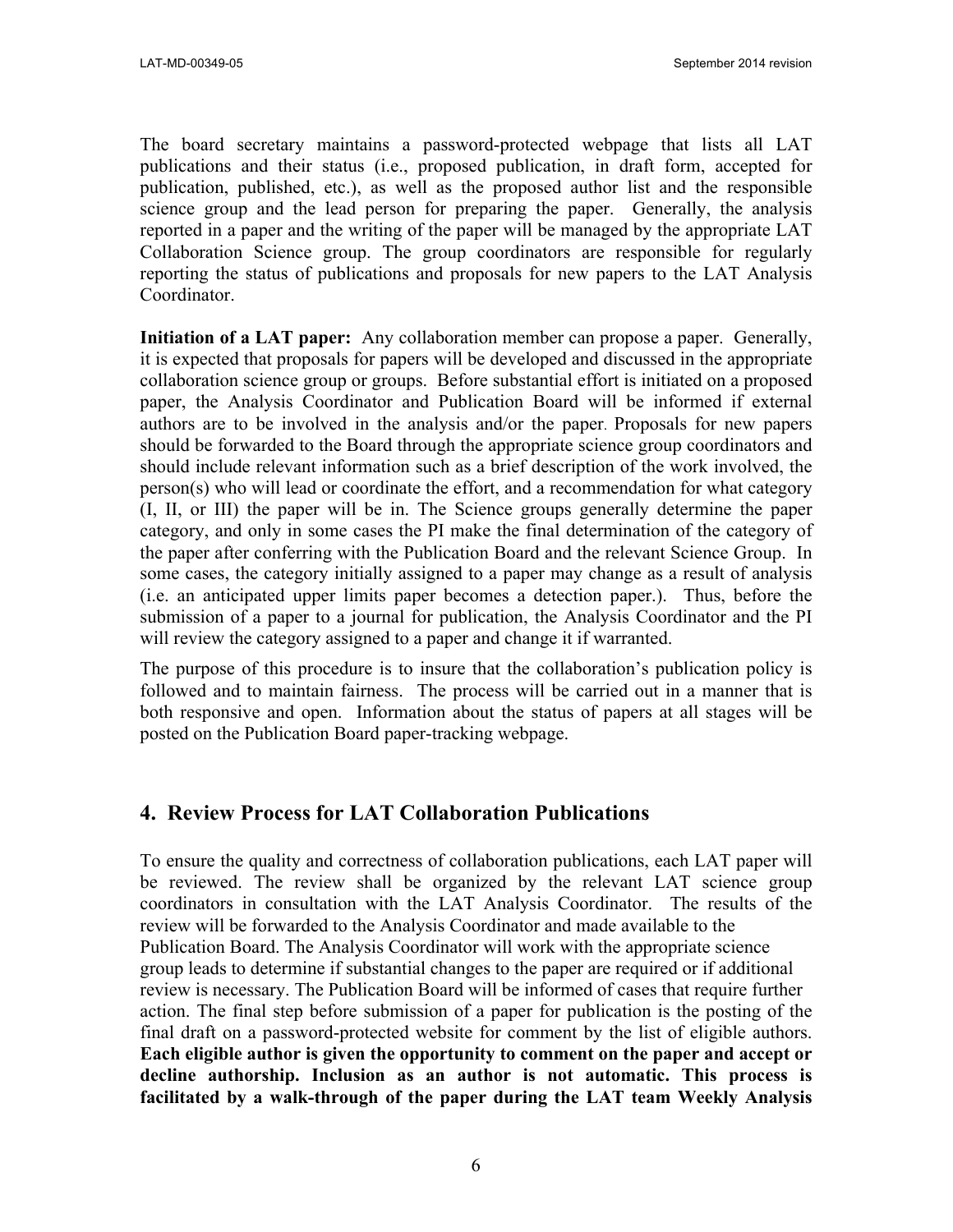**Meeting, where all eligible authors are provided with a description of the work and are solicited for comments.** The period for comments from eligible authors and acceptance or declination of authorship will be two weeks with rare exceptions for papers that are particularly time-critical. The Publication Board will make every reasonable effort to contact eligible authors who do not respond by this deadline. Eligible authors will receive notification by e-mail from the Publication Board secretary when a paper is ready for sign-off. For efficiency, responses will be web-based. Before a paper is posted for sign-off by the eligible authors, the appropriate science group coordinators and the Analysis Coordinator will review the eligible author list. If the Publication Board finds any issues with a paper's proposed author list, the PI and the Analysis Coordinator will consult with the appropriate science group coordinators and lead authors to resolve the issues.

The functions of the review process are the following:

- 1. Ensure that the analysis presented is both correct and of a high standard.
- 2. Assist in gathering comments from members of the collaboration and addressing the comments. This process should converge as rapidly as possible. For conference reports this process should be held to the minimum time possible. This process should also be responsive to the need to meet deadlines.
- 3. Review appropriateness of acknowledgments, particularly of sponsoring agencies. An up-to-date standard paragraph of acknowledgements that will be suitable for most papers can be found on the internal website https://confluence.slac.stanford.edu/x/jAAQAg. The acknowledgement appropriate at the time this document was written (September 2014) is provided as Appendix 4.
- 4. If a paper is returned from a refereed journal, the coordinating author will work with the appropriate science group coordinators and the analysis coordinator on appropriate modifications of the paper. The Publication Board will be notified and approve the revisions and the response to the referee before the paper is re-submitted.
- 5. In the case of instrumentation papers, the subsystem managers will act as the primary collaboration reviewers. For analysis papers, the review is organized by the relevant LAT science group coordinators in consultation with the LAT Analysis Coordinator. Typically, an analysis paper will be reviewed by at least two collaboration members drawn from the collaboration at large.
- 6. Performance plots concerning the instrument or any of its subsystems should be reviewed by the Calibration and Analysis Group and the Analysis Coordinators before publication or release at conferences.

See Appendix 5 for a step-by-step outline of the LAT Collaboration publication process.

# **5. Authorship**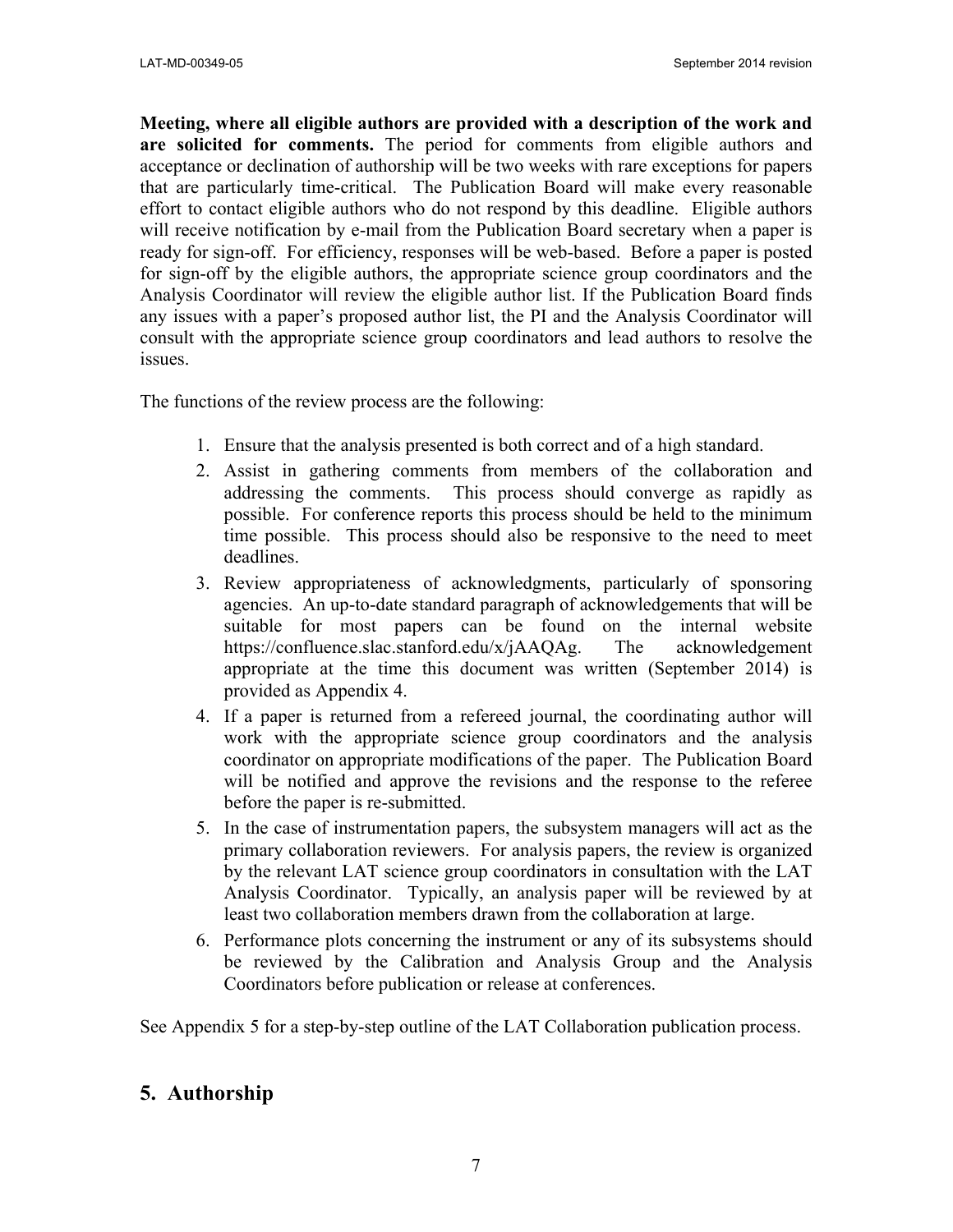#### **A. Analysis and Scientific Papers**

A set of authorship guidelines is established in order to allow the collaboration to have a fair and efficient process for determining authorship on analysis and scientific papers. It is assumed that all members of the collaboration will act with integrity and fairness.

For all papers, the policy is that all *eligible* authors of a paper should be informed that a paper is in process of being written and its proposed subject matter. Eligible authors who wish to be included as authors must critically read the paper, provide comments to the principal authors or the coordinator of the paper, and then inform the paper's coordinator or principal author and the Publication Board that they wish to have their name included on the final author list for publication. All authors should be able to defend a paper or major portions thereof. For efficiency, this process will be web-based.

The list of *eligible* authors on written analysis and scientific papers will be determined by the following guidelines:

- 1. Normally, Full Members of the collaboration who have been active (i.e., spend at least 50% time or more on the LAT project) over the past 6 months are eligible to be included on the author list of scientific and analysis papers subject to the following guidelines (see membership policy for definitions of collaboration membership categories):
	- a. For initial papers reporting substantially new or first results or for papers that are sufficiently broad (i.e., catalogs), Full Members of the collaboration are eligible to be listed as authors on such papers. A list of such papers (referred to as Category I Scientific Papers) in preparation or that are being planned is maintained by the Publication Board. Postdocs and graduate students supervised by Full Members are eligible for inclusion on Category I Scientific Papers provided that either a) they have made a substantial contribution to the particular paper, or b) they have worked (at least 50% time) on the LAT Project for at least 6 months.
	- b. The Publication Board maintains a list of papers that, because they involve specialized in-depth analysis or interpretation beyond the initial publication of results, have a more restricted authorship list. The SSAC will periodically review this list of papers (referred to as Category II Scientific Papers). Any member of the collaboration shall be an eligible author on such a Category II paper provided he/she has contributed substantially to the scientific ideas or to the analysis done in the paper.

2. Affiliated Scientists of the collaboration, or other scientists and undergraduate students, are eligible for inclusion as authors on Scientific Papers when the person makes an identifiable, substantial contribution to a particular paper, either Category I or II. The appropriate science group leads manage the participation of Affiliated Scientists in a LAT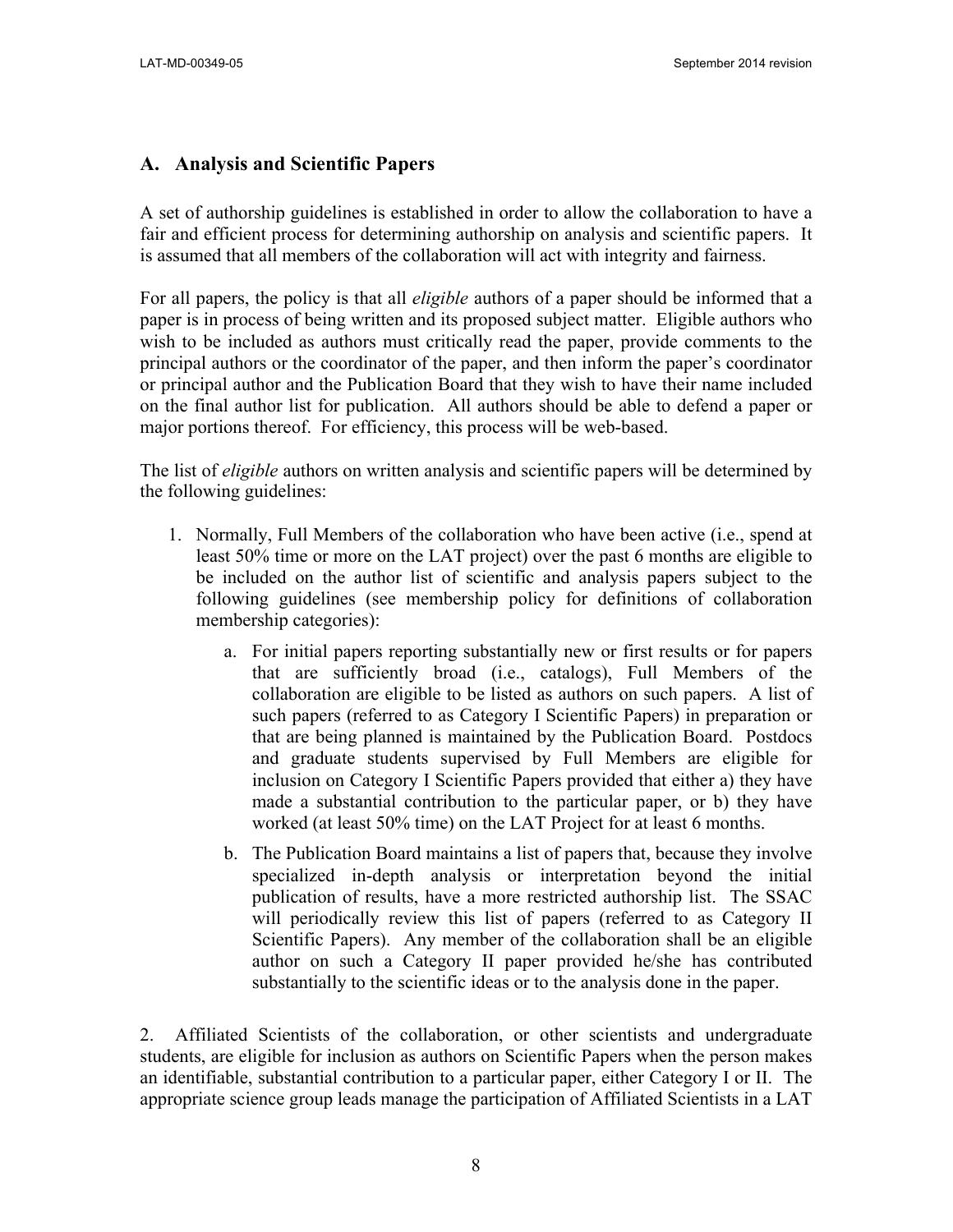Collaboration publication. The determination of eligibility of Affiliated Scientists for authorship is also made within the science group, and the Analysis Coordinator and the Publication Board will be informed. In cases where a prior understanding has been established between the collaboration and non-collaboration scientists concerning joint analysis of multiwavelength data, it is expected that the arrangement concerning joint publication of analysis results will be part of the prior understanding. **Other non-LAT scientists can also be included in specific scientific investigations of the collaboration and subsequent publications provided a proposal for such participation is made in advance to the Publication Board, is discussed in the relevant science group(s), and is approved by the Principal Investigator**.

3. Collaboration members, including Affiliated Scientists, cannot be authors on non-LAT collaboration papers that are based on unpublished LAT data analysis results. NB: This policy does not imply that LAT team members cannot be authors on papers with non-LAT authors that utilize unpublished LAT results. It does mean that such papers are LAT collaboration papers and therefore subject to the collaboration's review process. Also, LAT members are obligated to inform, in advance, the Publication Board and discuss with the relevant science group if they are planning to work on such papers with non-LAT team members. Approval of the Principal Investigator is required before proceeding. This policy is intended to avoid conflicts of interest from developing or the perception of conflicts of interest. Open communication within the collaboration is the guiding principle.

See Appendix 3 for the special case of LAT team members who are also members of other large collaborations.

4. Normally, the author list on Category I Scientific Papers shall be ordered alphabetically and consists of *eligible* Full Members, postdocs, and graduate student members and Affiliated Scientists who have made substantial contributions. Eligibility includes the requirement of being an active member for the preceding 6 months. Exceptions to this policy can be made provided a compelling case is made to the Publication Board and is approved by the Principal Investigator. Such exceptions should be rare and compelling. In cases where a Category I paper includes external authors, the preference is that these authors are included alphabetically. However, it is recognized that exceptions to this practice may be required; for example, the author list of papers that are joint with another collaboration may be organized with two blocks of authors. The order of the authors on Category II papers shall be determined on a case-by-case basis with the general principle that the researcher doing the most work on the paper is first author.

5. In the case of conference talks for which there is a written proceeding, the published paper will list the speaker, followed by other LAT members who directly contributed to the paper (typically, the speaker plus no more than 4 additional LAT team authors), followed by the phrase, "on behalf of the Fermi LAT Collaboration". The speaker shall be responsible for the written paper. Conference proceedings papers will be reviewed by the relevant science group(s) rather than through the more formal Publication Board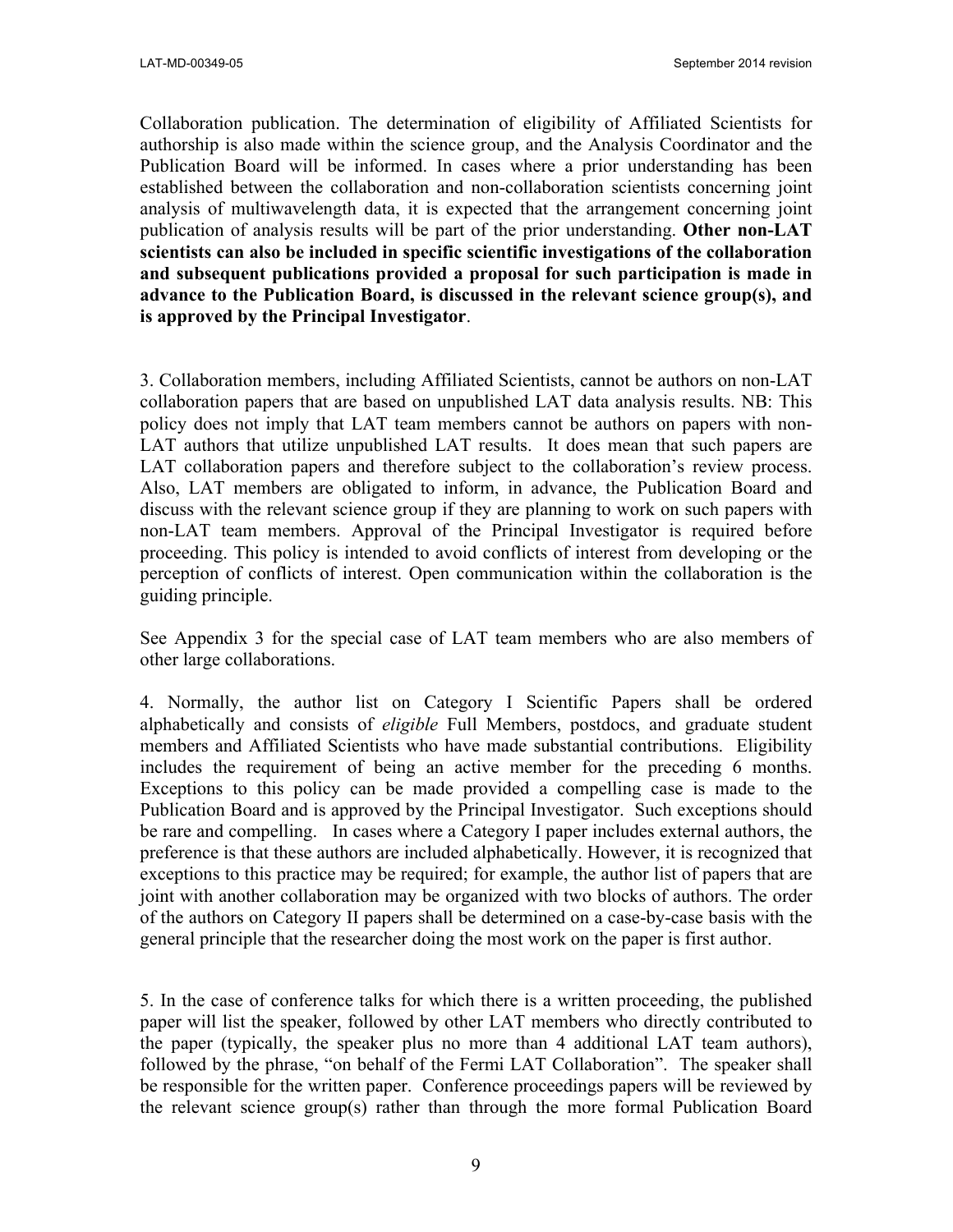process. If the total number of named authors will exceed 5, then the paper should name the speaker, followed by "on behalf of the Fermi LAT Collaboration."

6. Generally, new results will not be first published in conference proceedings. As a guideline, new results should only be presented at a conference if a journal paper is sufficiently developed so that it will be completed within 60 days of the end of the conference.

7. Exceptions to these guidelines or appeals in special circumstances require approval by the Principal Investigator after consultation with the Publication Board. For example, some members of the technical staff may be included on some scientific and analysis papers, particularly Category I Papers.

**For all papers, the normal procedure will be to have papers accepted for publication before posting to astro-ph***.* In cases where posting is urgent, the rule on acceptance may be waived by the Publication Board. If publicity is warranted, it may be necessary to not post to astro-ph in order to hold the result for a press event. This will be coordinated with the Fermi Press Officer.

#### **B. Instrumentation Papers**

The author list on instrumentation papers associated with a particular instrument subsystem (to be referred to as Category II Instrument Papers) shall be determined by the Subsystem Managers of the particular subsystem from which the paper originates. The author list on instrument-wide papers (e.g. overall instrument description and performance, beam-tests of instrument, calibration on ground and in-orbit, etc., to be referred to as Category I Instrument Papers), will involve a wider author list, determined by the same guidelines as detailed above for Analysis and Scientific papers, with the following additional consideration:

It is expected that **technical** personnel involved in a substantial way in the LAT instrument development will also be included on Instrument papers. It is the responsibility of the various institutional leads and the LAT subsystem managers to inform the Publication Board of the names of such individuals.

## **6. Data resulting from Collaboration Proposals to the Fermi Guest Investigator Program and LAT Publications**

The LAT Collaboration has the responsibility to carry out the Scientific Program described in the LAT Flight Proposal, as approved. This includes the  $1<sup>st</sup>$  year all-sky survey that resulted in a source catalog, all-sky maps, residual maps, and a diffuse model. The proposal also included the development and periodic publication of catalogs of Gamma-Ray Bursts. As proposed, the LAT Collaboration will also produce updated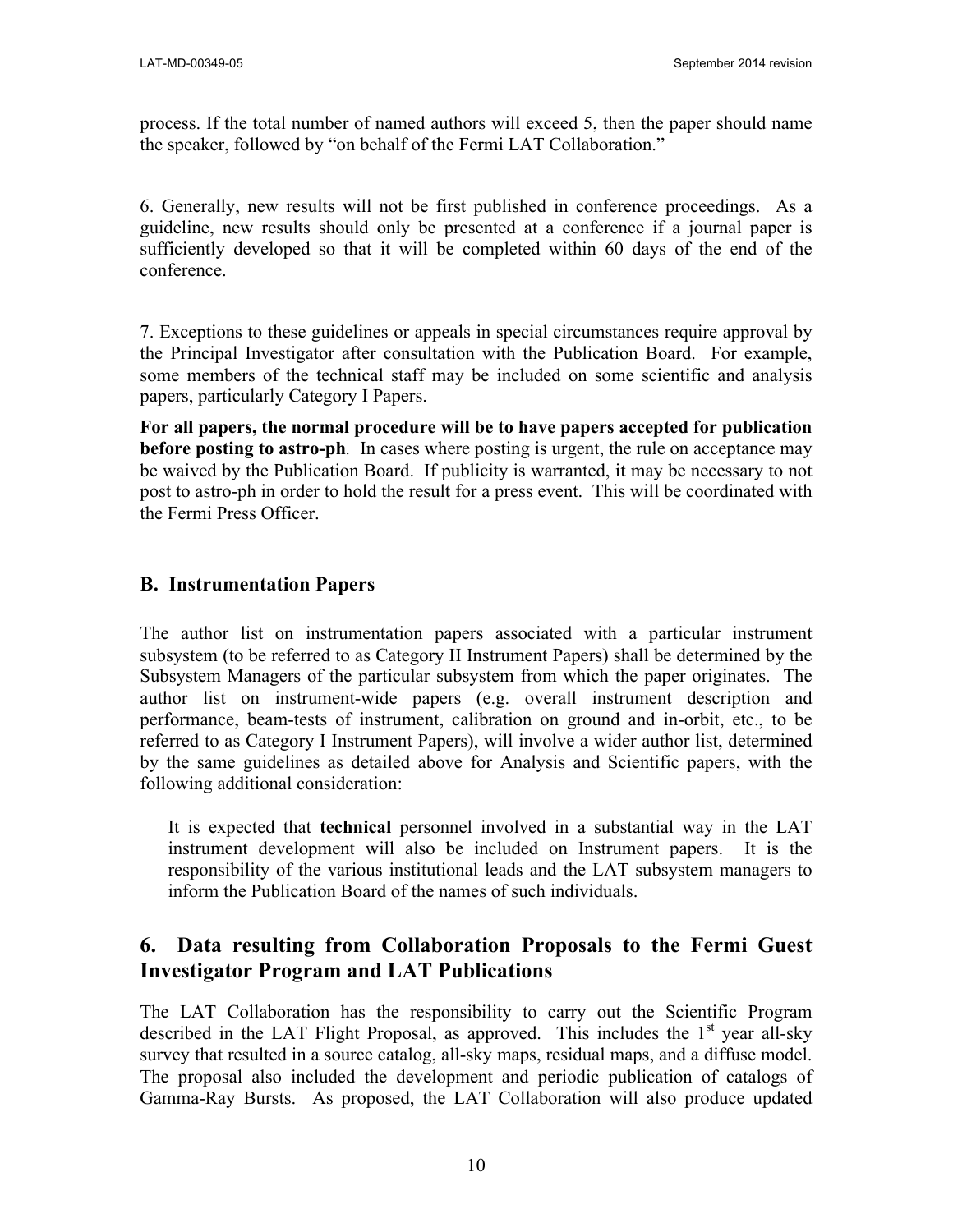catalogs and maps after 2 and 5 years. The publications of these maps and catalogs will be Category I Scientific Papers.

As part of the Flight Proposal science investigation, in-depth analyses of selected sources were also proposed (see Table 2.1.6 of Flight Proposal). The anticipated publications that will result from these analyses will be categorized as either Category I or II Scientific Papers. Generally, the LAT Collaboration has the responsibility (and right) to carry out extensive scientific analysis of all LAT data obtained during the  $1<sup>st</sup>$  year of the mission. According to the NASA data rights policy, after the  $1<sup>st</sup>$  year all-sky survey, all LAT level-1 data must be deposited in a public archive at the GSSC 3 months after it is first available. Subsequently, LAT level-1 processed data will be made available immediately.

Under the NASA guidelines, members of the instrument teams, including the LAT Collaboration, can propose to the NASA Fermi Guest Investigator Program. Guest Observer Proposals will be competitively peer-reviewed. Note that only investigators at US institutions are eligible to receive NASA funding.

Papers that result from LAT observations carried out under proposals submitted to the Fermi GI program by collaboration members will be subject to the policies of this document. That is, the opportunity to work on the analysis and interpretation of the data from observations resulting from these proposals will be open to members of the collaboration. The author list of LAT papers is not determined by the list of investigators on a LAT Collaboration GI proposal. It is determined by the policies set forth in this document.

#### **7. Amendments to this Document**

Amendments to this document require the approval of the PI and 2/3 of the membership of the SSAC.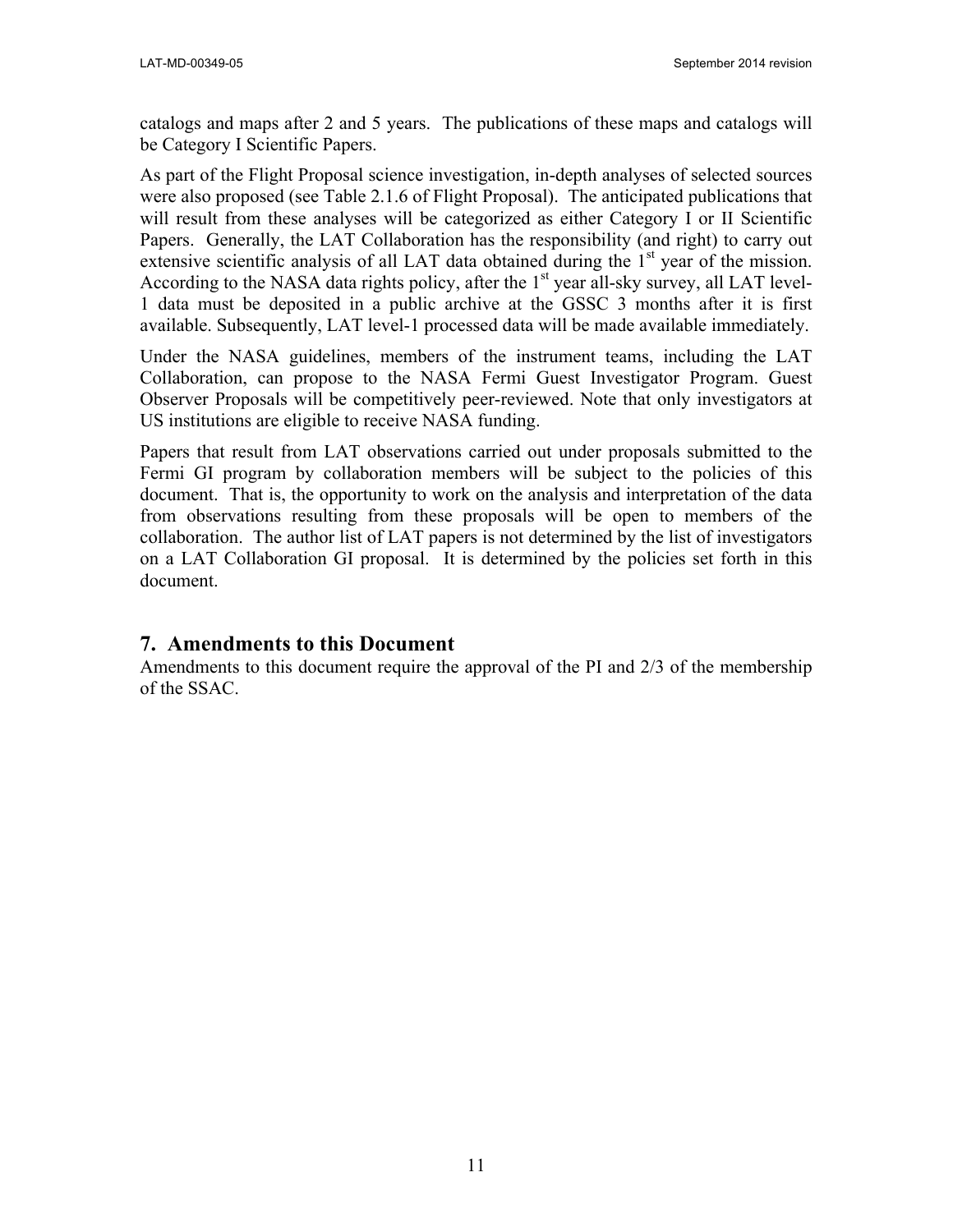## **8. Appendix 1: List of Collaboration Papers**

The list of papers, either published, in preparation, or anticipated is maintained on the internal web site at https://www-glast.stanford.edu/cgi-prot/publications. This list is maintained by the Collaboration Publication Board and periodically reviewed by the SSAC. The categories of papers defined in this Publication Policy are summarized in the table below.

|                                        | <b>Category I</b>                                                                                                                                                                                                                                         | <b>Category II</b>                                                                                                                                             |
|----------------------------------------|-----------------------------------------------------------------------------------------------------------------------------------------------------------------------------------------------------------------------------------------------------------|----------------------------------------------------------------------------------------------------------------------------------------------------------------|
| Analysis &<br><b>Scientific Papers</b> | Papers reporting a substantially<br>new scientific result, obtained<br>either during the all-sky survey or<br>from Collaboration Key Projects<br>during subsequent phases; papers<br>that require broad participation by<br>collaboration (e.g., catalog) | Papers involving specialized in-<br>depth analysis or interpretation or<br>follow-up with details on a<br>previously published result                          |
|                                        | Authorship: all active<br>collaboration members are<br>eligible; affiliated scientists and<br>others considered on a case-by-<br>case basis                                                                                                               | Authorship: collaboration<br>members (or affiliated scientists)<br>who have substantially contributed<br>to the scientific ideas or analysis<br>done in paper. |
| <b>Instrument</b><br><b>Papers</b>     | Papers that describe the overall<br>instrument, its performance,<br>calibration, etc.                                                                                                                                                                     | Papers associated primarily with a<br>particular instrument subsystem                                                                                          |
|                                        | Authorship: all active<br>collaboration members are<br>eligible; affiliated scientists and<br>others considered on a case-by-<br>case basis                                                                                                               | Authorship: determined by<br>Subsystem Managers of particular<br>subsystem                                                                                     |

The web site also lists Category III papers.

A public page of LAT published papers, including all categories of papers, PhD Theses, and rapid publications such as GCN Notices and Astronomers Telegrams, can be found at https://www-glast.stanford.edu/cgi-bin/pubpub.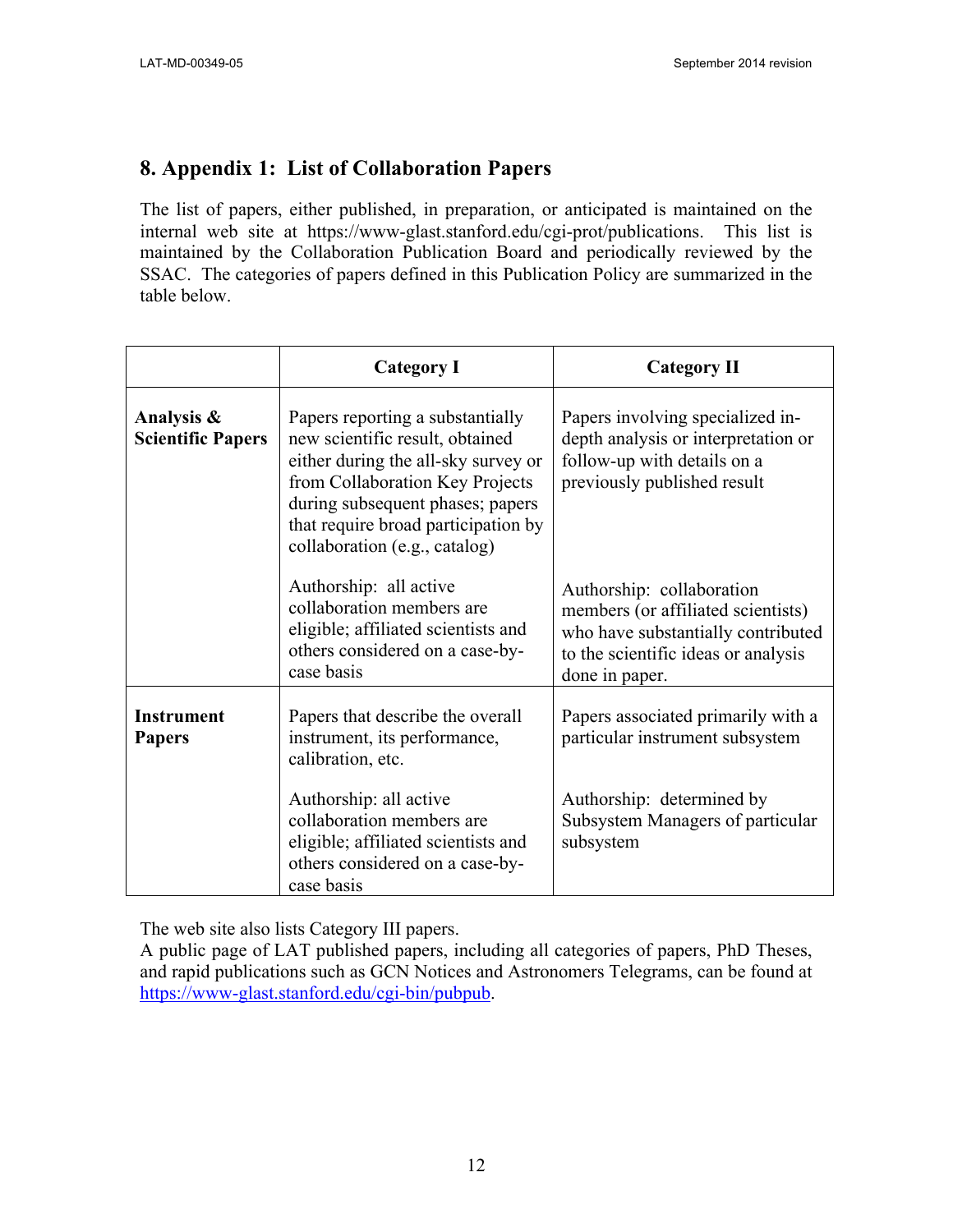#### **9. Appendix 2: Membership in the Fermi LAT Collaboration**

**Full Members** of the collaboration include scientists who are permanent staff members at a collaborating institution, spend at least 50% time on the Fermi LAT Project, and have well-defined, substantial responsibilities for either hardware, software, science analysis infrastructure, or team leadership at an institution with substantial responsibilities. Students and postdoctoral scientists who are supervised by Full Members of the collaboration have the same rights and responsibilities as the Full Members while they are working with the Full Member.

**Affiliated Scientists** include scientists, postdoctoral scientists, and students with interest in the LAT science program who spend substantially less than 50% time on the LAT project or who contribute a capability (e.g. VLBI radio observations of a LAT-detected source) to a relatively focused area of the LAT science program.

### **Appendix 3: Policy for LAT Team Members Who Belong to other Collaborations**

N.B.: THIS POLICY IS NOT VALID FOR LAT MEMBERS PARTICIPATING TO SMALL/OCCASIONAL COLLABORATIONS FORMED AROUND A SINGLE PAPER OR A SCOPE-LIMITED PROJECT. THIS POLICY IS VALID FOR LAT MEMBERS OF WELL-RECOGNIZED LARGE COLLABORATIONS LIKE: VERITAS; HESS; MAGIC; AGILE; ETC.

In the interest of maximizing the scientific return from the Fermi LAT, we adopt the following clarification of LAT team policies with respect to LAT team members who are also members of collaborations that publish with all their collaboration members as authors (e.g. the TeV collaborations).

1. If papers in preparation within the outside collaboration plan to use new analysis of LAT data, we encourage LAT team members to promote the idea of collaborating with the LAT team. Most such collaborative papers are now Category II papers with respect to the LAT Collaboration Publication Policy and usually involve only a small number of LAT authors. Such papers allow the outside collaboration full access to the LAT team resources, including LAT team expertise and the LAT internal review process. Only in the case of joint papers should LAT team members participate directly in the analysis of LAT data.

2. The definition of Category III papers is expanded to include papers by such outside collaborations that include new analysis of LAT data, as long as the LAT team members who are also members of the outside collaboration are not involved in the analysis of the LAT data. We remind all LAT team members that we strongly encourage sharing of information about Category III papers within the LAT team well before publication. Free flow of information within the LAT team about work involving LAT results is an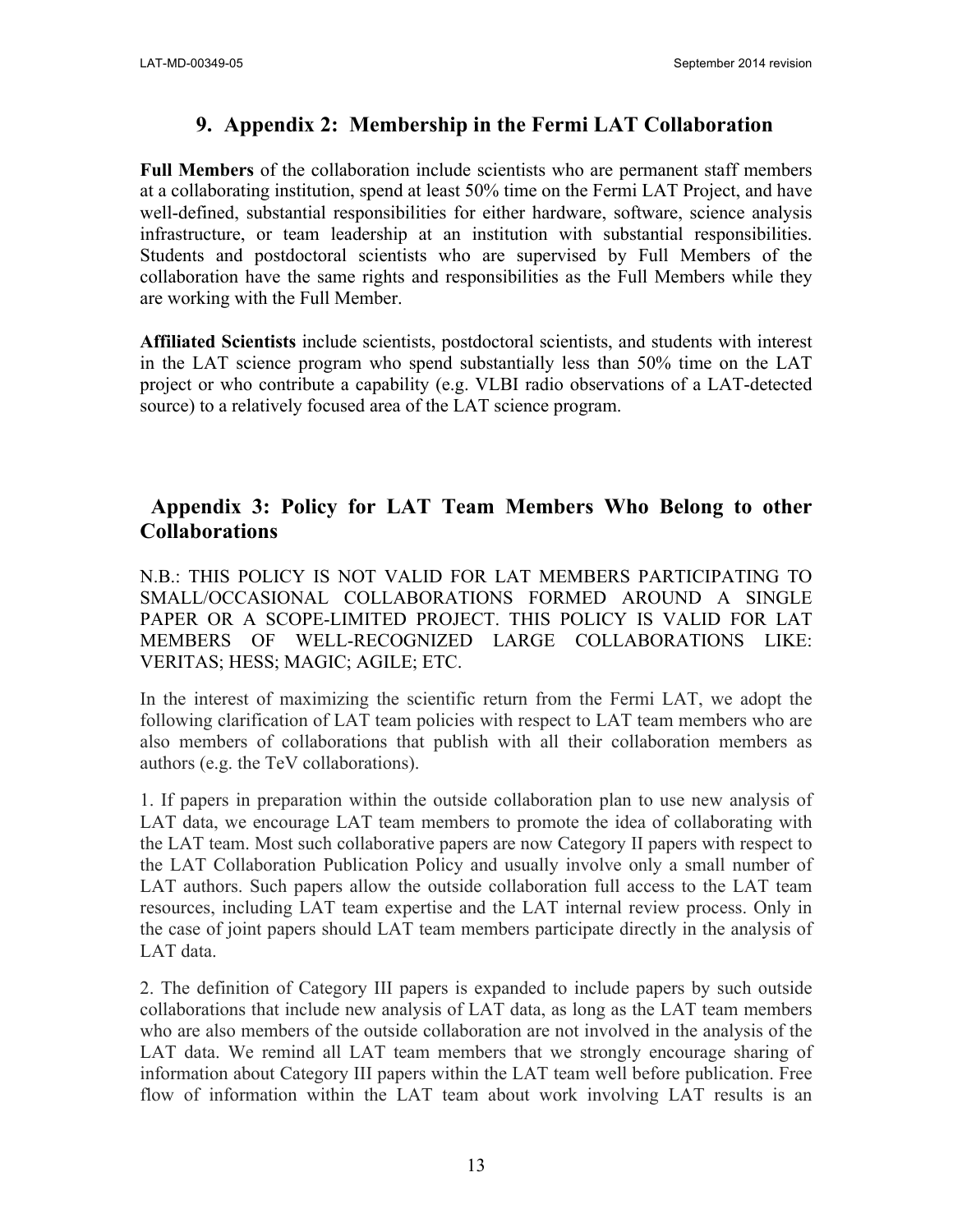important aspect of the LAT collaboration.

3. Just as LAT team members can serve as referees for journal articles that may include analysis of LAT data, so can LAT team members who belong to outside collaborations serve as reviewers for papers within that collaboration. This process could include acting as an "internal reviewer" for a publication as it is considered for publication by the external collaboration, reading and giving comments on drafts during the general collaborative review period or during presentations of the analysis at paper "walkthroughs". The spirit of this exception is to allow LAT members to point out errors and deficiencies in LAT data analysis by their (non-LAT) collaborators, and therefore to improve the quality of non-LAT papers that include LAT data.

## **10. Appendix 4: Acknowledgements section of papers.**

As noted above, LAT publications need to acknowledge funding agencies and institutes as well as individuals who are not authors on a particular paper but made a contribution that warrants an explicit acknowledgement.

For the acknowledgment of funding agencies and institutes, a standard paragraph can be found at the internal site https://confluence.slac.stanford.edu/x/jAAQAg .

As of the date of the latest revision of this document (August 2013), this paragraph reads

"The *Fermi* LAT Collaboration acknowledges generous ongoing support from a number of agencies and institutes that have supported both the development and the operation of the LAT as well as scientific data analysis. These include the National Aeronautics and Space Administration and the Department of Energy in the United States, the Commissariat à l'Energie Atomique and the Centre National de la Recherche Scientifique / Institut National de Physique Nucléaire et de Physique des Particules in France, the Agenzia Spaziale Italiana and the Istituto Nazionale di Fisica Nucleare in Italy, the Ministry of Education, Culture, Sports, Science and Technology (MEXT), High Energy Accelerator Research Organization (KEK) and Japan Aerospace Exploration Agency (JAXA) in Japan, and the K. A. Wallenberg Foundation, the Swedish Research Council and the Swedish National Space Board in Sweden.

Additional support for science analysis during the operations phase is gratefully acknowledged from the Istituto Nazionale di Astrofisica in Italy and the Centre National d'Etudes Spatiales in France."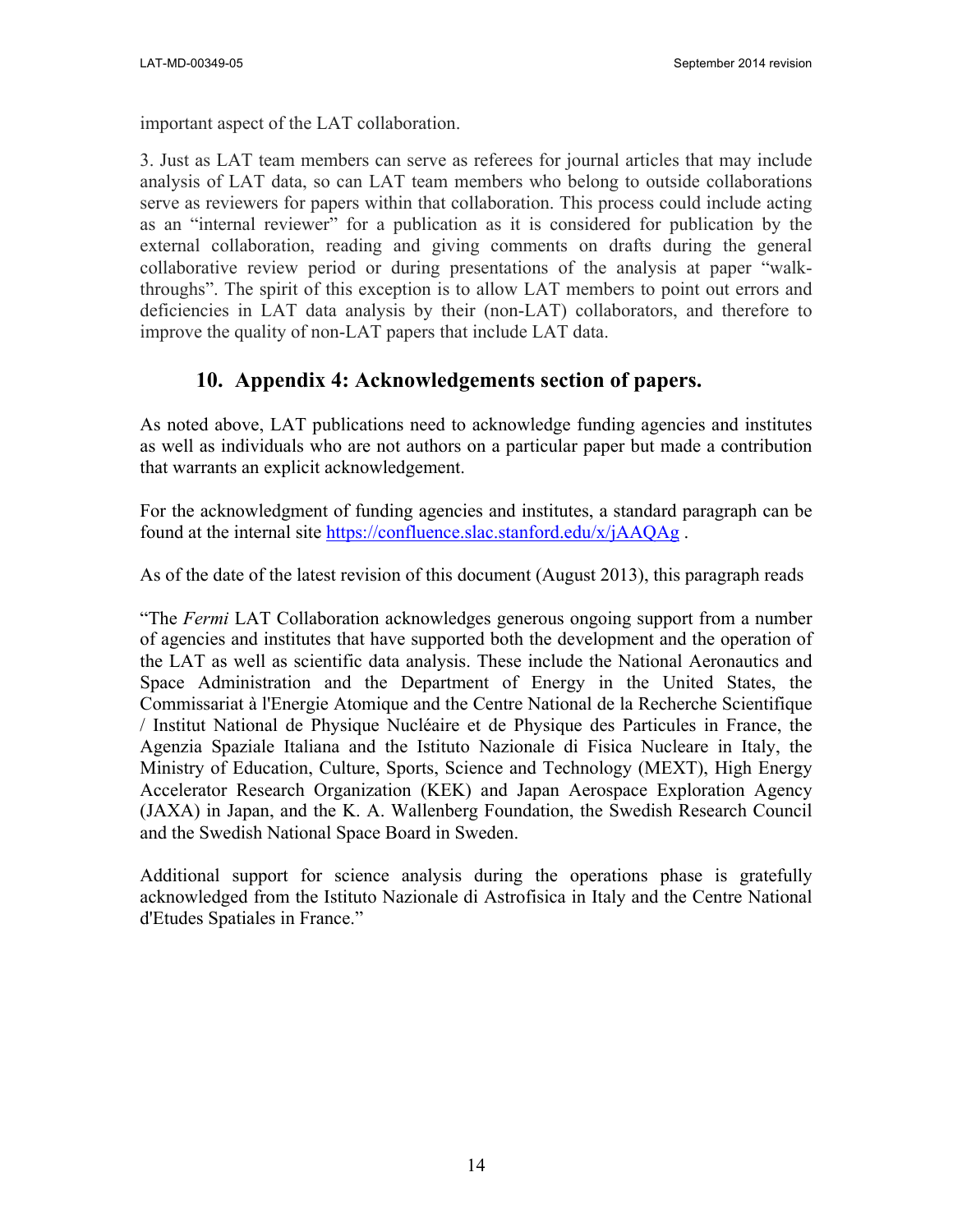# **10. Appendix 5: Step-by-step Procedure for Preparing Papers**

This section is an abbreviated version of the full procedure at the internal site https://confluence.slac.stanford.edu/x/0wM6BQ

# **1a. Initiating the Paper (***"New"* **or** *"Outline"***)**

- Discuss paper concept in science group and/or with Science Group Coordinators
- **Discuss the paper category within the science group during a group (EVO, F2F) meeting**
- Create a new confluence page for the paper using the template
- Create a database entry for new LAT paper on the Publication Board page; add milestones

# **1b. Proposing External Authors**

- Discuss external authors with Contact Authors and Science Group Coordinators
- If agreed, then have your group leads submit the request to the Publication Board • The Publication Board will contact you with response
- IF and only IF Approved by Publication Board:
	- ONLY then is it OK to discuss proprietary LAT information with these external authors
	- Contact author should add External Author to pub-board paper page (see 1a)

# **1c. Drafting the Paper** *("Draft")*

- Keep uploading paper drafts on the Publication Board; keep milestones updated
- Keep science group updated on progress of project and paper, preferably at EVOs and/or F2F meetings
- Ask the science group coordinators to schedule a **LAT Technical review** at the end of the LAT Analysis of the data used in the paper
- Keep track of and review contributions of the following and add them explicitly as authors on the Publication Board paper page as appropriate
	- affiliated LAT scientists: it is up to the contact authors to decide (no approval from Publication Board or Coordinators necessary)
	- external (non-LAT) authors: see above
- If the paper was triggered by Flare advocates, Burst advocates reports or that required the help of the Data Monitor shifters consider them as eligible authors or contact authors .

# **1d. Final draft to Internal Referees, Paper Signup, Walkthrough (***"Open for Signup"* **->** *"Closed to Signup"***)**

- Selecting Internal Referees
	- Science Group Coordinators select and recruit the internal referees
	- At least 2 internal referees for Cat 1 paper are required, and 1 internal referee for Cat 2 paper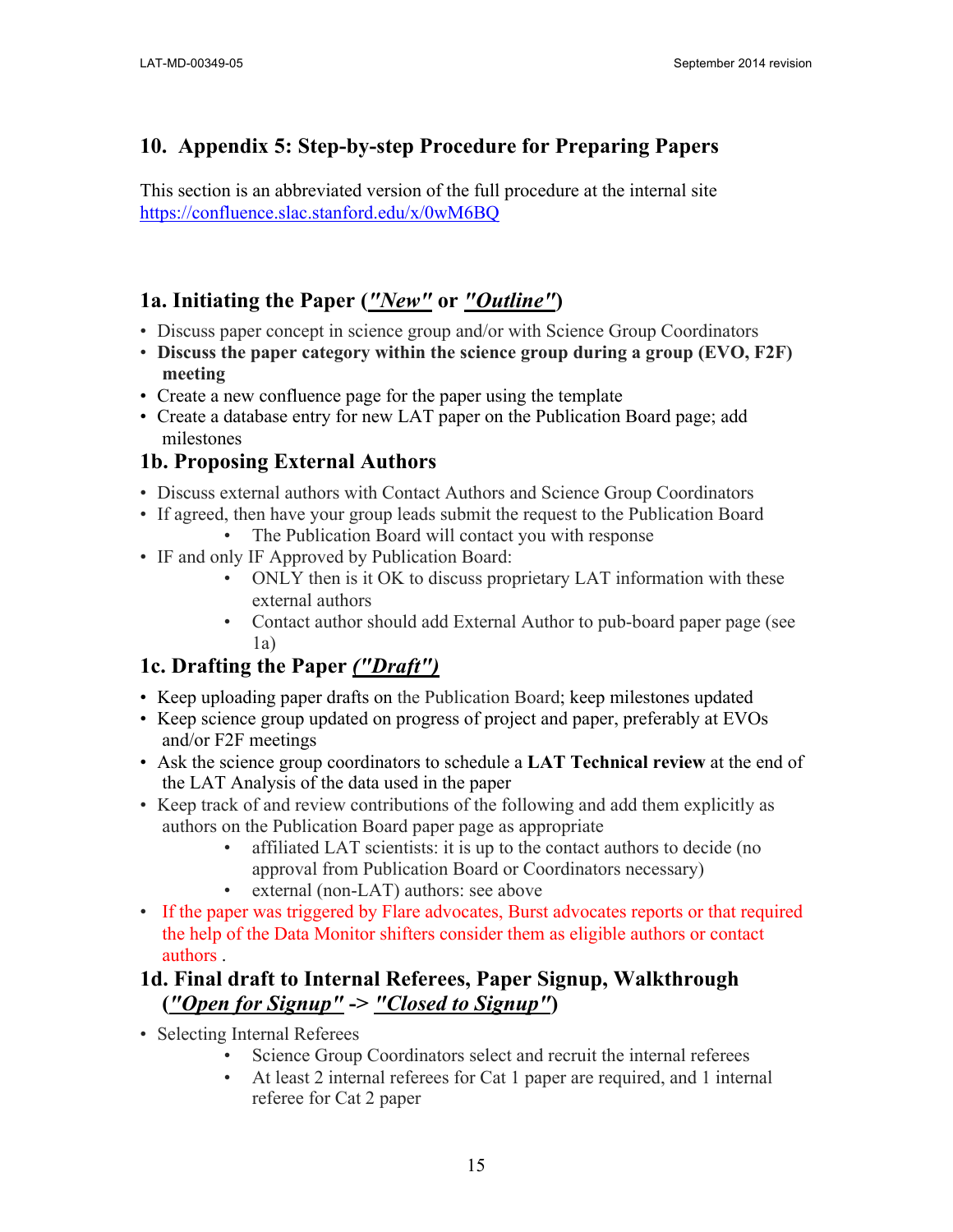- Give referees  $\sim$ 1 week notice before draft is ready so they can clear their calendar
- Send to Internal Referees -- Science Group Coordinators normally will request  $\sim$ 1 week to return comments
- Update internal referee information on Publication Board paper page
- Opening Paper for Sign-up
	- After the first internal refereeing round, and only if the Group Coordinators agree, open the paper for Signup (Signup period normally open for >=2 weeks)
	- Post the internal referee reports (and your replies) on confluence; iterate with Internal Referees
	- Provide links of reports/replies through the paper page
- Paper Walkthrough (WT)
	- Timeline: preferably the WT will occur during the sign-up period, and certainly not after
	- WT mandatory for **Cat I** papers and is usually done at the Friday weekly analysis meeting (WAM);
	- **Short reports (5' "run-through") of Cat II papers are also required in the WAM.**
	- No formal WT of **Cat III** papers, but a short report in relevant science working groups appreciated

# **1e. Paper Submission (***"Closed to Signup"***)**

- Upload to the Publication Board page for the paper the proposed to-be-submitted version, including the complete author list
- Internal Referees have to give explicit OK that their comments were addressed and should be satisfied that the paper is ready to submit
- Science Group Coordinators will then have to give OK that the paper preparation process was completed and have to be satisfied that the paper is ready to submit
- After the above reviews the coordinators of the science group will send a request to the Publication Board for permission to submit the paper. **At the time of this request the FINAL draft ready for submission should be already in the Publication Board repository.**
- Wait for Publication Board email that it is OK to Submit
- Only after OK from Publication Board is it OK to Submit to journal thanks!

# **1f. Paper Revision(s) after External Refereeing and Resubmitting (***"Submitted"***,***"RefereeReport"***,***"Resubmitted"* **)**

- Report and Revision(s)
	- Post journal referee comments on a confluence page
	- Post your response on a confluence page
	- Post the ready for resubmission version of the paper onto the Publication Board page for the paper
	- Inform the Science group of the availability of the response so all, particularly the Science Group Coordinators and Internal Referees can provide feedback
- Request to Resubmit